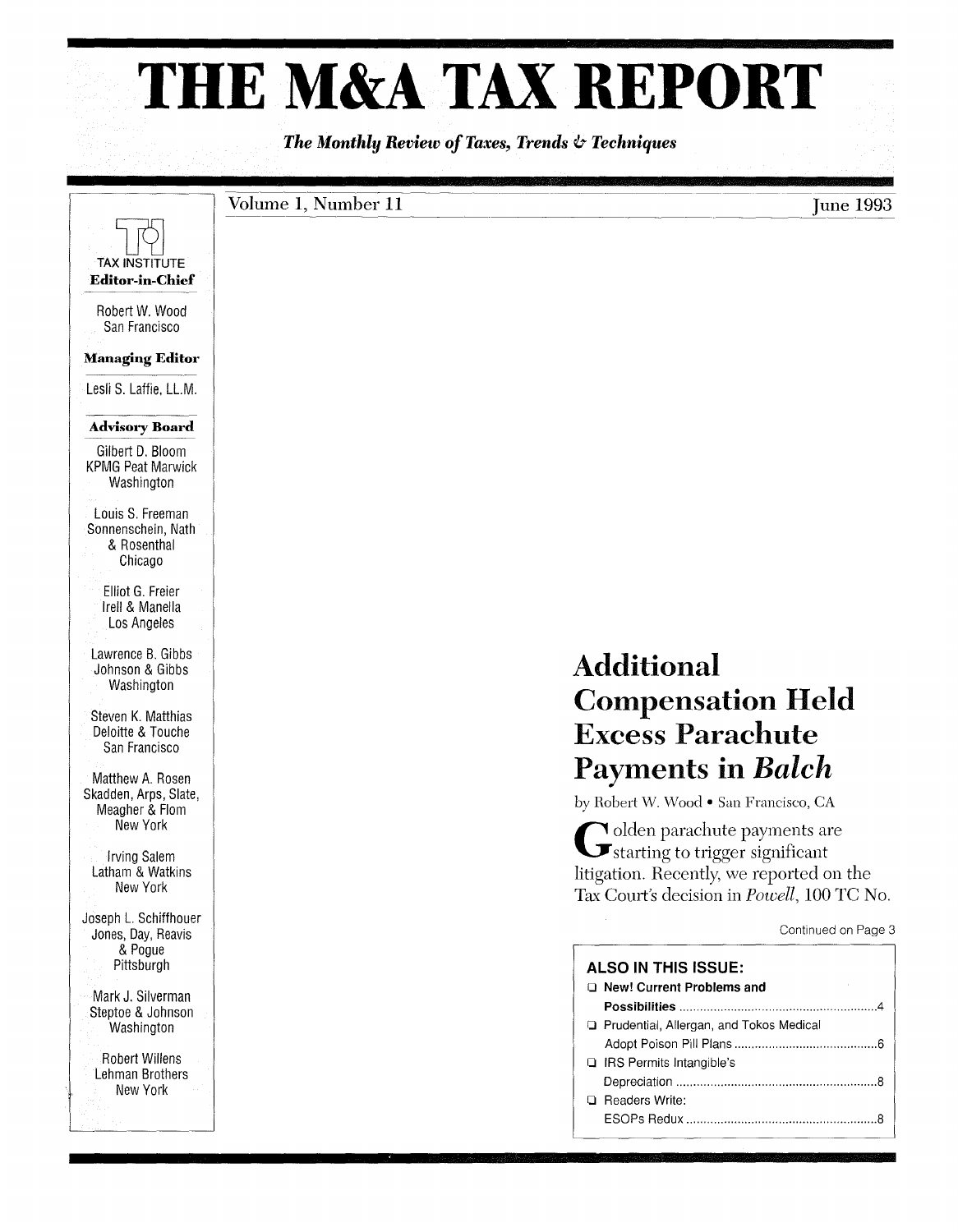#### **ADDITIONAL COMPENSATION** Continued From Page 1

6 (1993). There, the comt found the Code's parachute payment provisions inapplicable, admittedly hinging on the provisions' 1984 effective date. (See "Tax Comt Rejects Sweep of Golden Parachute Provisions in *Powell,"* 1 *M&A Tax Rep't 9*  (April 1993), p. 6.) Now, the Tax Comt has decided another case on the provisions, with not as favorable a result.

**In** *Balch,* 100 TC No. 21 (1993), the court determined that compensation constituted an excess parachute payment under Sections *280G*  and 4099. Section 4999(a) imposes a 20% excise tax (nondeductible) on "excess parachute payments," as defined in Section *280G.* 

## **Just the Facts**

Balch was an officer of Jewel Companies. After Continued on Page 5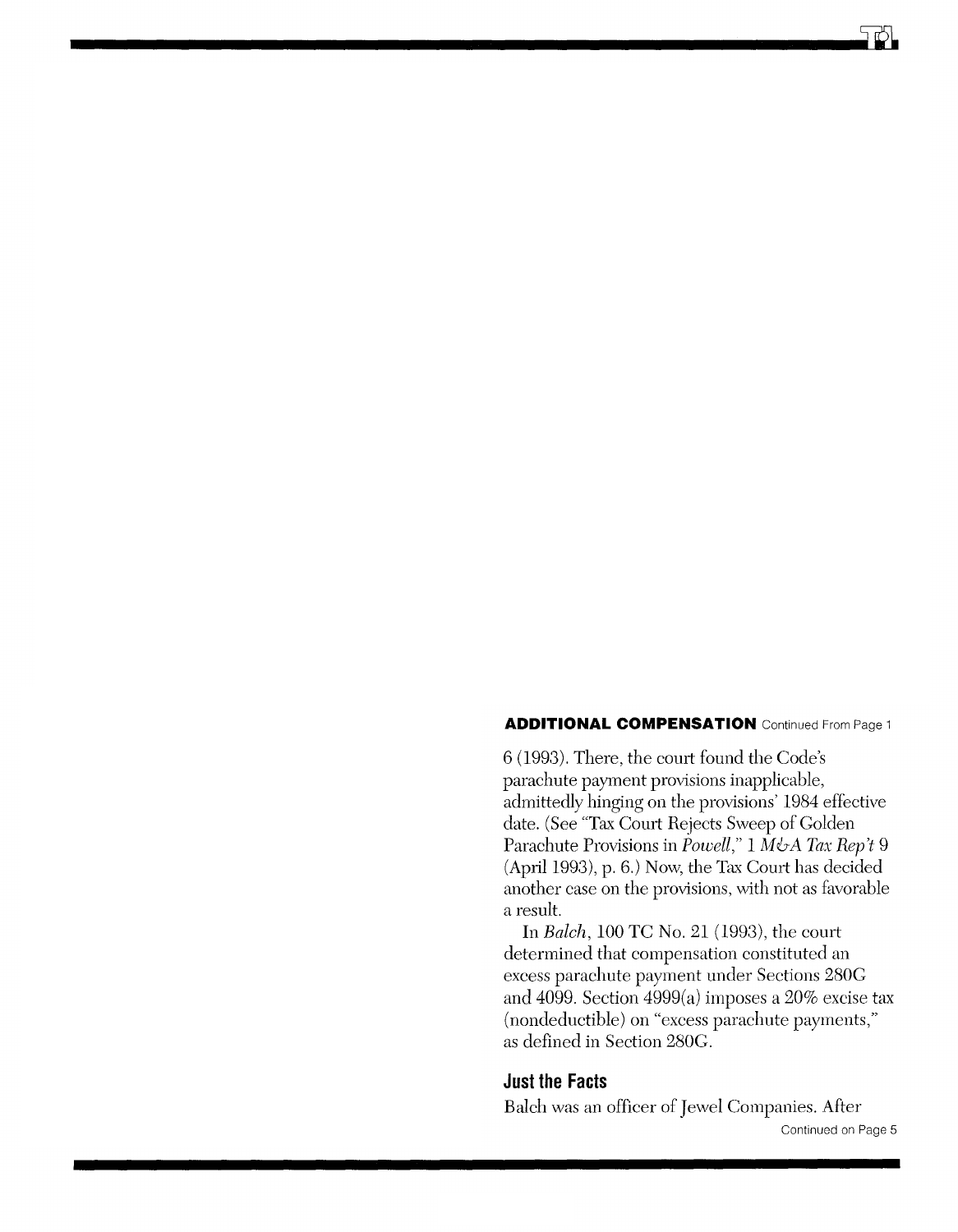#### **ADDITIONAL COMPENSATION** Continued From Page 3

Jewel agreed to merge \\lith American Stores, it executed severance pay agreements with Balch and other officers to induce them to remain in Jewel's employ until a change in control occurred. Each agreement provided that if the executive's employment was terminated as a result of such a change, the executive would receive an amount equal to three times the sum of annual salary and target bonus in effect on the date of change in control or the date of termination, whichever was greater.

Less than a month after these severance pay agreements were executed, Jewel realized that the agreements were subject to the golden parachute provisions. Consequently, Jewel and the executives amended the agreements to reduce the severance payments to an amount that would *not* be deemed an excess parachute payment under the Code. After American acquired Jewel, American paid the executives additional compensation and bonuses based on the difference between each executive's severance pay under the original agreement and the severance pay due under the amended severance agreements.

Balch received \$317,500 in severance in 1984. Thereafter, he maintained a role as trustee for several of Jewel's benefit plans. For these services, American paid him \$60,000 a year in 1985 and 1986.

## **Not Reasonable Compensation**

The Service determined that a substantial portion of the additional compensation and bonuses paid to Balch and the other executives was an excess parachute payment. The Service based its conclusion on the premise that Balch's services in 1985 and 1986 Continued on Page 6